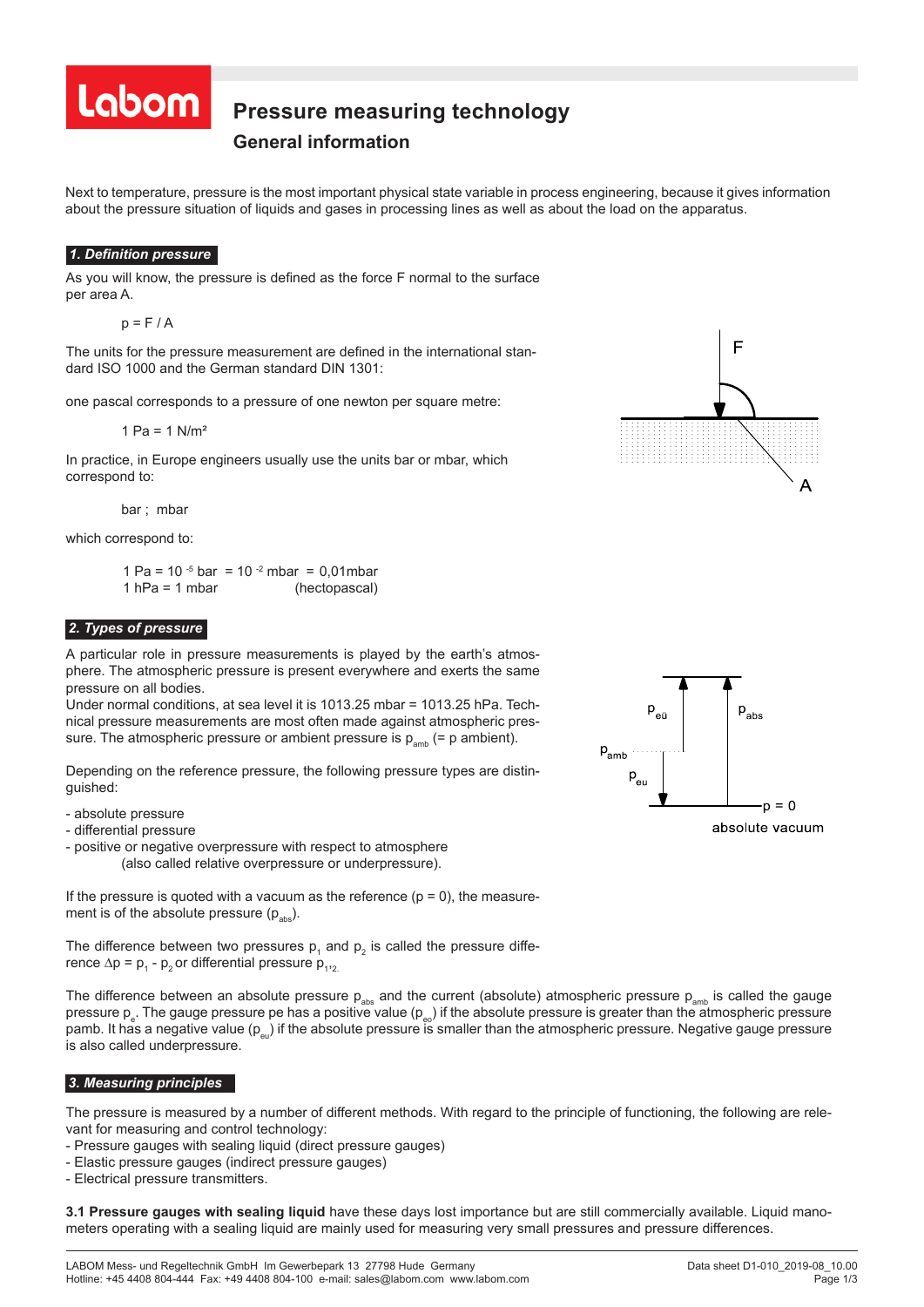### **3.2 Elastic pressure gauges**

In industrial measuring applications for local measurements and reading off the pressure, elastic pressure gauges are mainly used. They are of a simple, robust and reliable design and do not require any external energy.

They transmit the pressure by the elastic deformation of a baffle wall within a pressure chamber. This deformation is mechanically transferred to the pressure dial.

Because of the simple measuring principle and the robust construction, mechanical pressure gauges are used in the wide pressure range from 2.5 mbar to 1,000 bar.

### **3.2.1 Bourdon tube pressure gauges**

The measuring element of a mechanical pressure gauge with Bourbon tube contains an elastic Bourdon tube which is clamped at one end. This elastic measuring element is deformed in proportion to the applied pressure.

For ranges up to 60 bar, the measuring element consists of a stainless steel tube with an oval cross-section which is bent in the shape of a circle and closed at the end. For ranges above 60 bar, helically wound round tubes with a smaller cross-section and greater wall thickness are used. If the interior of the tube is exposed to the pressure to be measured, the radius of the bend is changed. The movement of the closed end of the spring is a measure of the pressure to be measured and is displayed by means of a pointer element.

### **3.2.2 Diaphragm pressure gauges**

For measuring gaseous and liquid media in the overpressure and underpressure ranges of 0...25 mbar to 0...25 bar, pressure gauges with diaphragms are used.

The measuring element consists of a circular membrane. This membrane, which is clamped between an upper and a lower flange, is deformed by the pressure applied to the measuring chamber.

The size of the deformation is a measure of the pressure. Diaphragm systems have the following advantages:

- because of the large area of the end stop, high security against overpressure can be realised
- protective foils made from special materials can protect the diaphragm against particularly aggressive media.





### **3.3 Electrical pressure transmitters**

The measuring principle of electrical pressure transmitters is based on the change in the electrical properties of resistors, capacitors and inductors as a function of pressure. They are suitable for measuring rapidly changing pressures. The measuring signal is processed by means of a suitable measurement amplifier. For the electronic processing of pressure measurements, electrical pressure transmitters are used almost exclusively.

### **3.3.1 Piezo-resistive pressure sensors**

The applied pressure deforms a membrane embedded into a silicon crystal, which changes its specific resistance if extended or compressed (piezo-resistive effect).



### **3.3.2 Thin film technology (strain gauges)**

For this technology, the sensors used are carrier elements with strain gauges. The electrical resistance of a strain gauge is reversibly changed if it is extended.

For the pressure measurement, the pressure to be measured is transformed by means of a carrier element into a sufficiently large force able to extend or compress a strain gauge. The change in resistance of the strain gauge is proportional to the pressure to be measured.